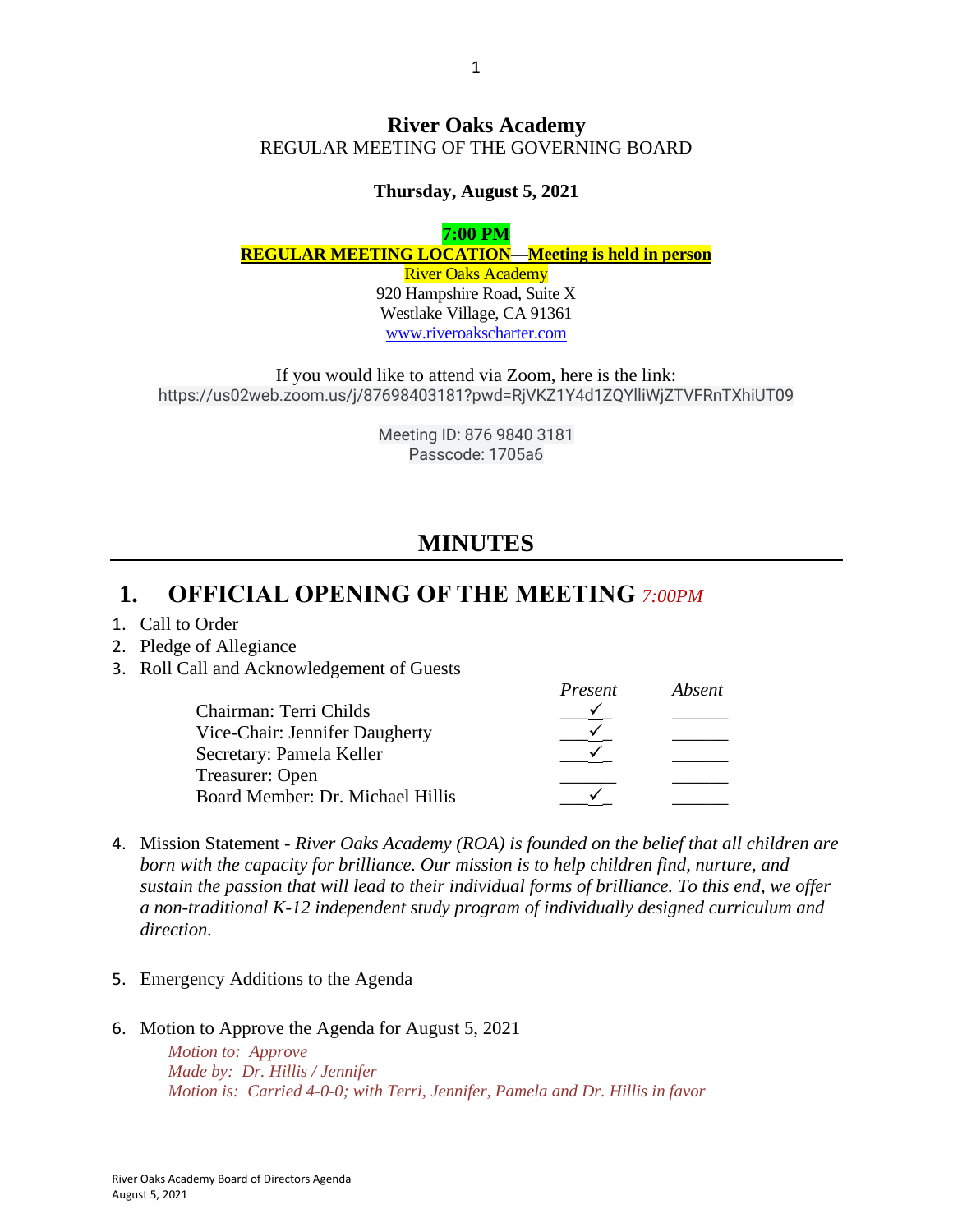# **2. ORGANIZATIONAL**

a. None

# **3. PUBLIC COMMENTS**

*Citizens who would like to address the Board on any item on the Agenda may do so now or when the President requests comments from the Public as the Board is considering the item. This portion of the Annual Board meeting is set aside for members of the audience to make comments or raise issues that are not specifically on the agenda. These presentations, both during open and agendized topics, are limited to three (3) minutes per presentation and the total time allotted to non-agenda items will not exceed fifteen (15) minutes.*

# **4. INFORMATION AND DISCUSSION ITEMS**

*These items are presented to the Board for information only and are not subject to action at this meeting. These items may be added to a future meeting for action by the Board.*

- 1. Budget Committee Informational (10 min) *None*
- 2. Parent Advisory Council (PAC) Informational (10 min) *None*
- 3. Teacher's Report Informational (10 min) *Can be found in Board Agenda binder*
- 4. Oxnard Resource Center Report—Informational (10 min) *Can be found in Board Agenda binder*
- 5. Student Report Informational (10 min) *None*
- 6. Career Pathways Report Informational (10 min) *None*
- 7. High School Guidance Counselor Report—Informational (10 min) *Report from Richard Intlekofer: Richard has been meeting with teachers, and discussing options for CTC classes. Excellent options available from VCOE's CEC and other curriculum we have available.*

## **5. REPORTS**

- 1. President's Report
- 2. Individual Board Member Report
- 3. Director's Report
- 4. BSA Report
- 5. VCOE Report

# **6. CONSENT AGENDA ITEMS**

*Actions proposed for the Consent Agenda are items consistent with adopted policies and approved practices of River Oaks Academy and are deemed routine in nature. The Board will be asked to approve all of the Consent Agenda items by a single vote unless any member of the Board or the Public asks that an item be removed from the Consent Agenda and considered and discussed separately.*

- 1. Consideration to approve the June 3, 2021
- 2. Consideration to approve the ROA Financial Statement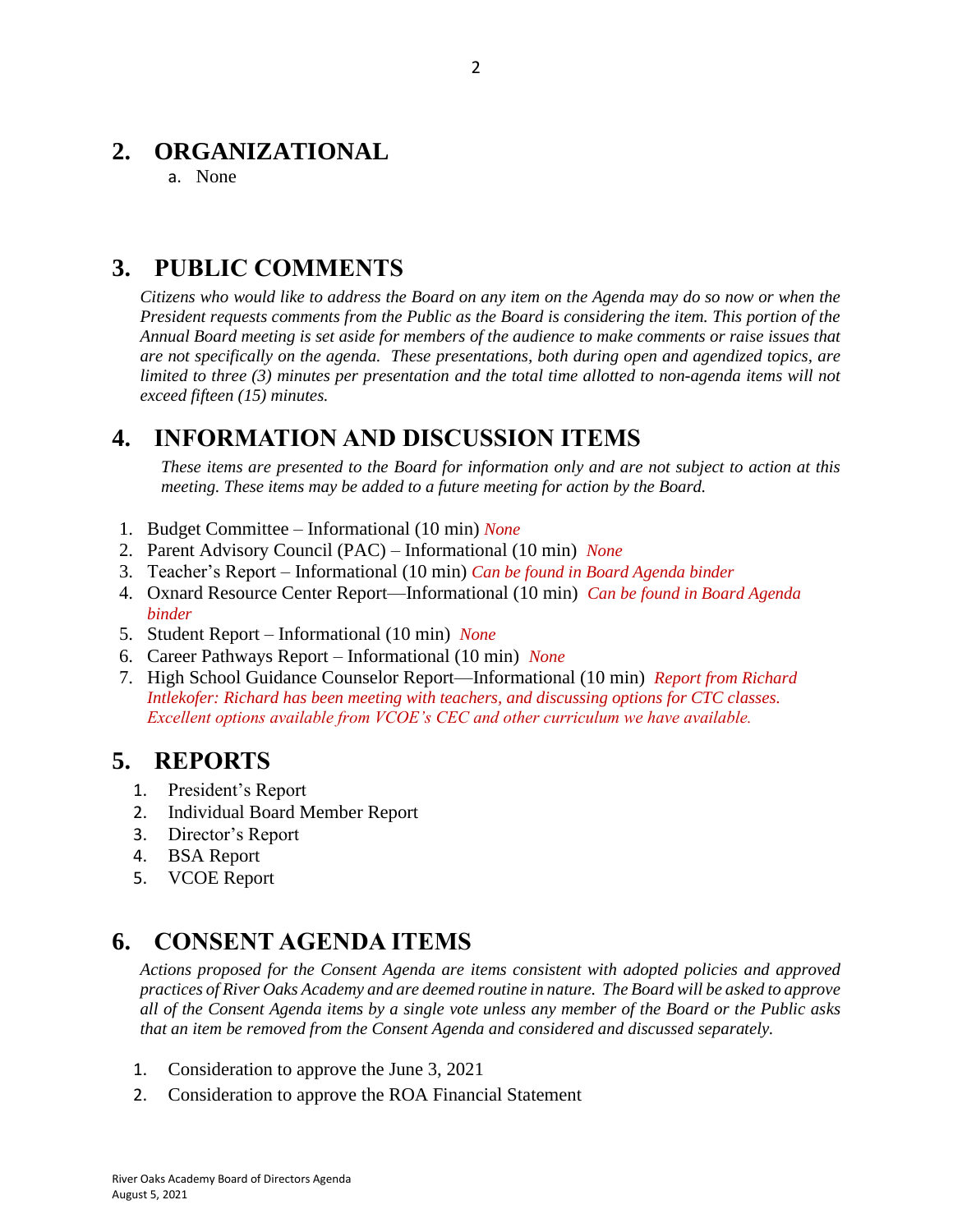- 3. Consideration to approve the ROA Board Report of Purchase Orders
- 4. Consideration to approve the ROA Board Report of Commercial Checks

 *Public Comments: None Motion to: Approve Made by: Pamela / Dr. Hillis Motion is: Carried 4-0-0; with Terri, Jennifer, Pamela and Dr. Hillis in favor*

# **7. ACTION ITEMS**

- 1. Review, Discussion, and Approval of the board designated board member position #1 to be filled with Benny Martinez.
	- a) Board position #1 is a position that is designated by the Board. Mr. Benny Martinez is well-known to the entire board and community as he has been working with River Oaks in his previous capacity as the Director at the BSA. Benny is now retired and expressed the desire to join the ROA Board.

*Public Comments: None Motion to: Approve Made by: Jennifer / Dr. Hillis Motion is: Carried 4-0-0; with Terri, Jennifer, Pamela and Dr. Hillis in favor*

- 2. Review, Discussion, and Approval of the cleaning quote for our Oxnard facility from the California Steam Team and Janitorial Service; not to exceed: \$325/month for regular cleaning and \$365 a month for sanitizing 3/week.
	- a. We had this cleaning service during 20/21.

*Public Comments: None Motion to: Approve Made by: Pamela / Jennifer Motion is: Carried 5-0-0; with Terri, Jennifer, Benny, Pamela and Dr. Hillis in favor*

- 3. Review, Discussion, and Approval of the 2021-22 Consolidated Application—Spring Release. (Rudy).
	- a. The Consolidated Application (ConApp) is used by the California Department of Education (CDE) to distribute categorical funds from various federal programs to county offices, school districts, and direct-funded charter schools throughout California. Annually, from mid-May to the end of June, each local educational agency (LEA), using the Consolidated Application and Reporting System (CARS), submits the spring release of the ConApp. The spring release documents participation in these programs and provides assurances that the LEA will comply with the legal requirements of each program.

*Public Comments: None*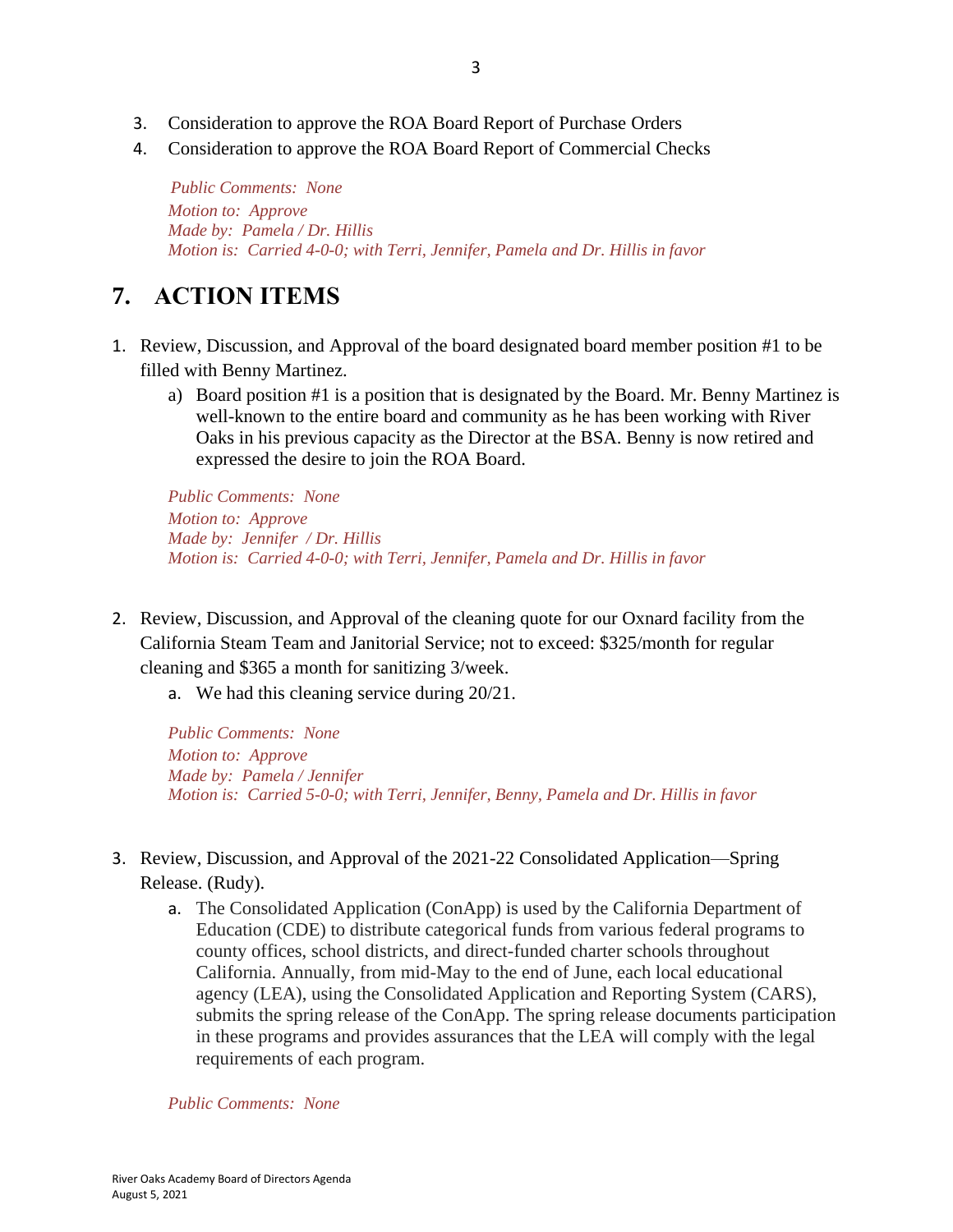*Motion to: Approve Made by: Jennifer / Dr. Hillis Motion is: Carried 5-0-0; with Terri, Jennifer, Benny, Pamela and Dr. Hillis in favor*

- 4. Review, Discussion, and Approval of the 2021-2022 Occupational Therapy Agreement with the Ventura County SELPA for Occupational Therapy services from September 1, 2021 through July 31, 2022; not to exceed \$12,240.00
	- a. We contract with our local SELPA for our OT services for our Special Education Students.

*Public Comments: None Motion to: Appprove Made by: Dr. Hillis / Pamela Motion is: Carried 5-0-0; with Terri, Jennifer, Benny, Pamela and Dr. Hillis in favor*

5. Review, Discussion, and Ratification of the following positions:

| 212200055 | Education Facilitator #22 |  |
|-----------|---------------------------|--|
| 212200056 | Education Facilitator #23 |  |
| 212200057 | Education Facilitator #24 |  |
| 212200058 | Counseling Intern         |  |
| 21223012  | <b>SPED</b>               |  |

*Public Comments: None Motion to: Approve Made by: Jennifer / Dr. Hillis Motion is: Carried 5-0-0; with Terri, Jennifer, Benny, Pamela and Dr. Hillis in favor*

6. Review, Discussion, and Ratification to pay the Director 12 of the 27 days of overtime during the 2020-2021 school year.

*Public Comments: None Motion to: Approve Made by: Dr. Hillis / Benny Motion is: Carried 5-0-0; with Terri, Jennifer, Benny, Pamela and Dr. Hillis in favor*

- 7. Review, Discussion, and Ratification of the following textbook and material orders:
	- a. Math book order with Savvas; not to exceed \$1,581.73
	- b. Integrated Science material order, Pearson; not to exceed \$2,657.97

*Public Comments: None Motion to: Approve Made by: Pamela / Dr. Hillis Motion is: Carried 5-0-0; with Terri, Jennifer, Benny, Pamela and Dr. Hillis in favor*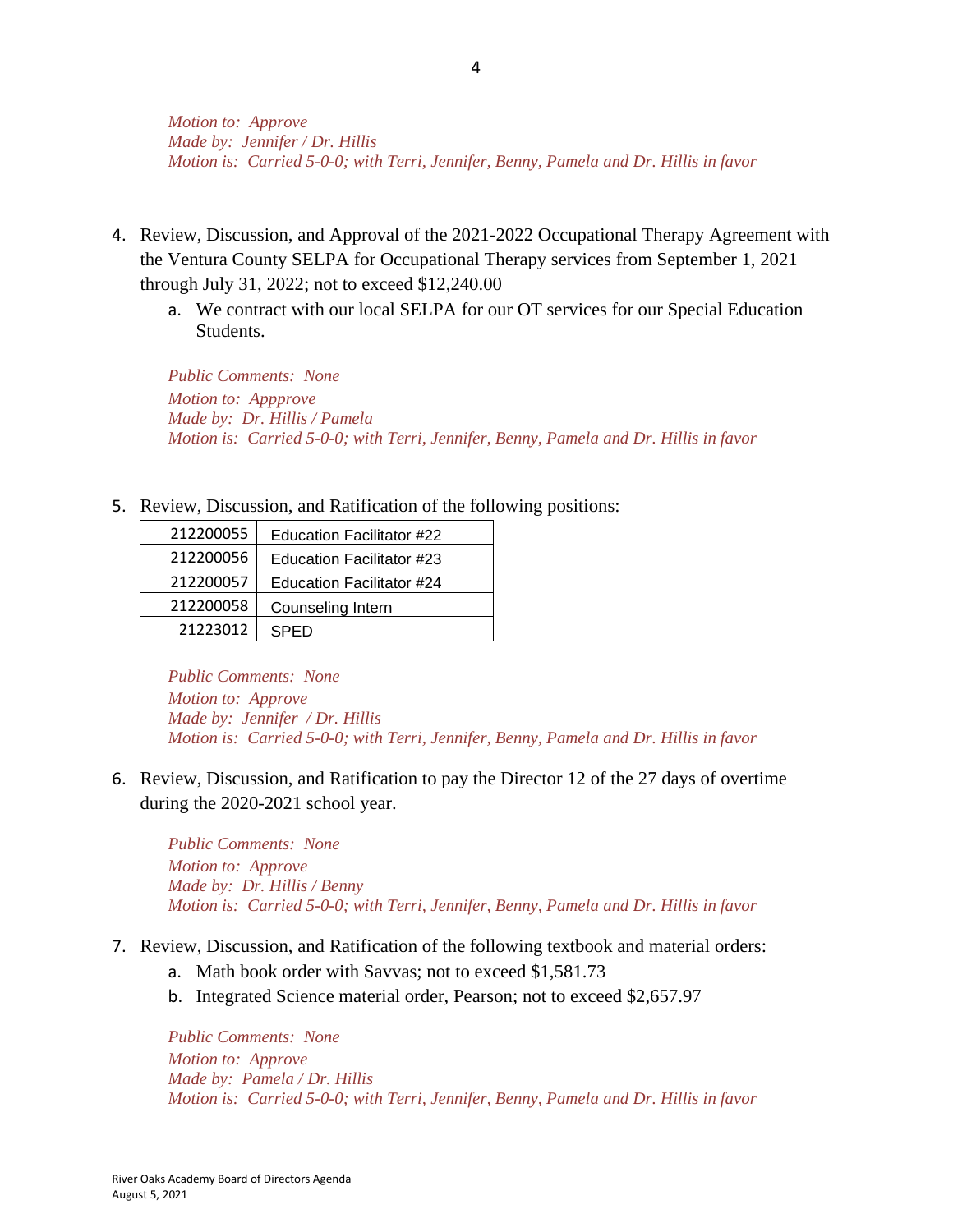- 8. Review, Discussion, and Ratification of the renewal of our storage unit lease with SoCal Self Storage—Westoaks; not to exceed \$4,499.00 for the period of August 1, 2021-July 30, 2022.
	- a. With a prepayment of the entire invoice, we do receive the  $12<sup>th</sup>$  month free of charge.

*Public Comments: None Motion to: Approve Made by: Dr. Hillis / Jennifer Motion is: Carried 5-0-0; with Terri, Jennifer, Benny, Pamela and Dr. Hillis in favor*

- 9. Review, Discussion, and Ratification of the contract with Aidan Chisum as a new Office Assistant/Tech Specialist, filling the vacated position by Monica.
	- a. Aidan comes to us through CLU. He is joining us full-time. His many amazing skills as well as his impeccable technology background will be in great demand.

*Public Comments: None Motion to: Approve Made by: Dr. Hillis / Pamela Motion is: Carried 5-0-0; with Terri, Jennifer, Benny, Pamela and Dr. Hillis in favor*

10. Review, Discussion, and Ratification of the 2021-2022 contract for Escape Financial and Payroll/Personnel System provided by the Ventura County Office of Education @ \$12.00 per ADA Factor not to exceed \$3,900.00.

*Public Comments: None Motion to: Approve Made by: Jennifer / Benny Motion is: Carried 5-0-0; with Terri, Jennifer, Benny, Pamela and Dr. Hillis in favor* 

- 11. Review, Discussion, and Approval of the renewal for 50 licences with MobyMax for the period of August 13, 2021 through August 13, 2022. Not to exceed: \$799.00
	- a. MobyMax is a complete K-8 curriculum for all subjects and is often used by our math team as well as by our special education team for academic support.

*Public Comments: None Motion to: Approve Made by: Dr. Hillis / Jennifer Motion is: Carried 5-0-0; with Terri, Jennifer, Benny, Pamela and Dr. Hillis in favor*

- 12. Review, Discussion, and Approval of the VCOE Agreement for Courier Services between the VCOE and ROA for 2021-2022; not to exceed: \$2,684.00
	- a. This is the weekly mail service from the VCOE district to and from ROA.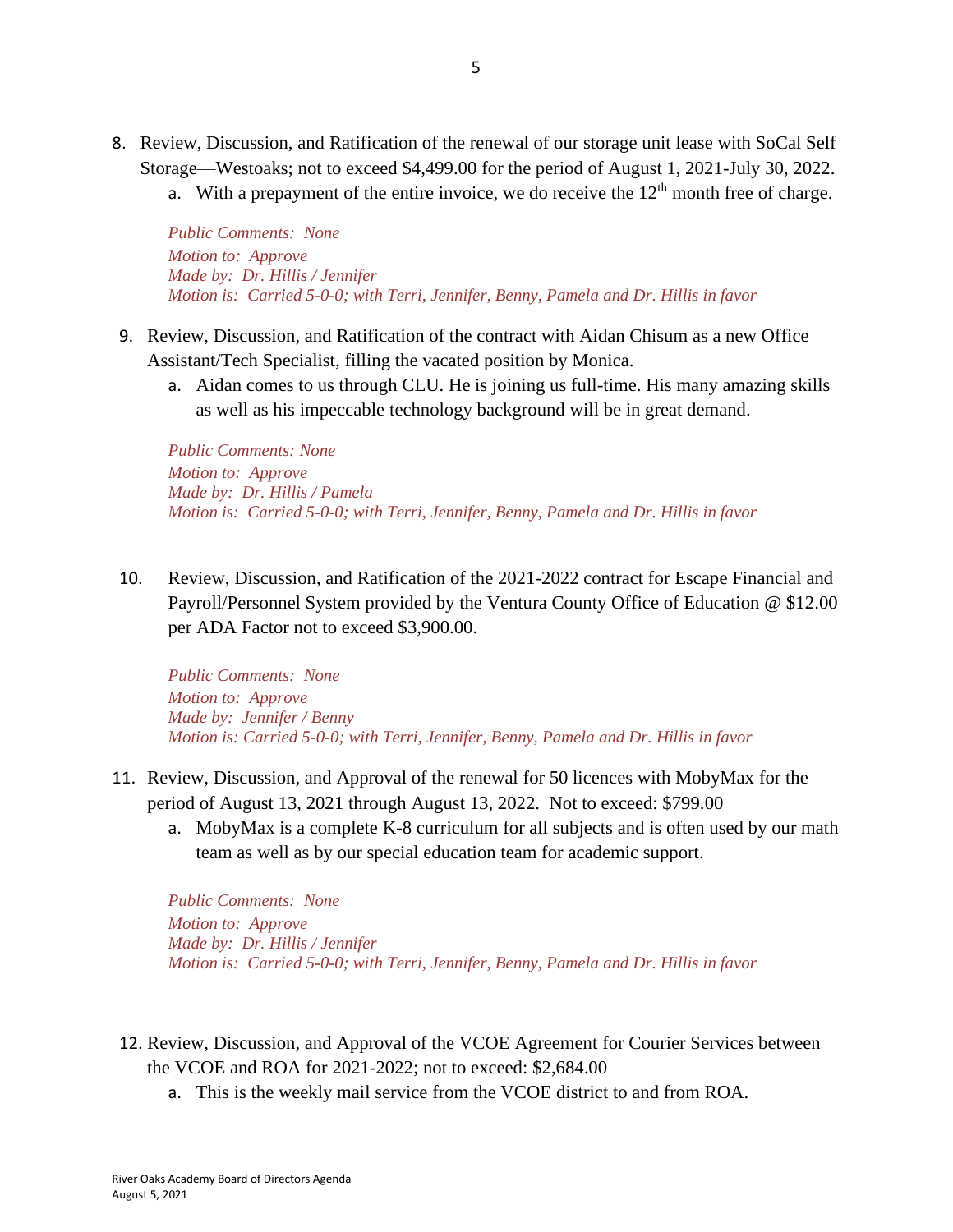*Public Comments: None Motion to: Approve Made by: Dr. Hillis / Pamela Motion is: Carried 5-0-0; with Terri, Jennifer, Benny, Pamela and Dr. Hillis in favor*

- 13. Review, Discussion, and Approval of the revised 2021-2022 Employee Handbook
	- a. The Employee Handbook has been revised by our legal team at YMC and updated with any new changes and laws necessary.

*Public Comments: None Motion to: Approve Made by: Jennifer / Benny Motion is: Carried 5-0-0; with Terri, Jennifer, Benny, Pamela and Dr. Hillis in favor*

14. Review, Discussion, and Ratification of the contract with Antonio Mendoza for the sanitation of our offices at Westlake 2/week through January, 2022. Not to exceed:

\$3,240.00 *Public Comments: None Motion to: Approve Made by: Pamela / Dr. Hillis Motion is: Carried 5-0-0; with Terri, Jennifer, Benny, Pamela and Dr. Hillis in favor* 

15. Review, Discussion, and Ratification of the invoice from Christian Allen who was creating a tracking system for our special education staff and who was working to help evaluate how to reduce the cost of the special education program. Not to exceed: \$2,150.00

*Public Comments: None Motion to: Approve Made by: Jennifer / Dr. Hillis Motion is: Carried 5-0-0; with Terri, Jennifer, Benny, Pamela and Dr. Hillis in favor* 

16. Review, Discussion, and Ratification of the quote from Aztec Data Supply, Inc. for a new laptop for our new computer expert and technology person, Aidan; not to exceed: \$1,875.00

*a.* We obtained a couple of quotes for this laptop.

*Public Comments: None Motion to: Approve Made by: Benny / Jennifer Motion is: Carried 5-0-0; with Terri, Jennifer, Benny, Pamela and Dr. Hillis in favor*

- 17. Review, Discussion, and Approval of the 2021-2022 Fall Agreements between River Oaks Academy and the Virtual Enrichment Workshop Vendors (both Resource Centers). Workshops start the week of September 20 and will run for 10 weeks.
	- a. Andrea Diamond, STEM classes, not to exceed: \$2,000.00
	- b. Breakthrough, Sports, not to exceed: \$3,900.00
	- *c.* Parker Anderson, science and more; not to exceed: \$3,000.00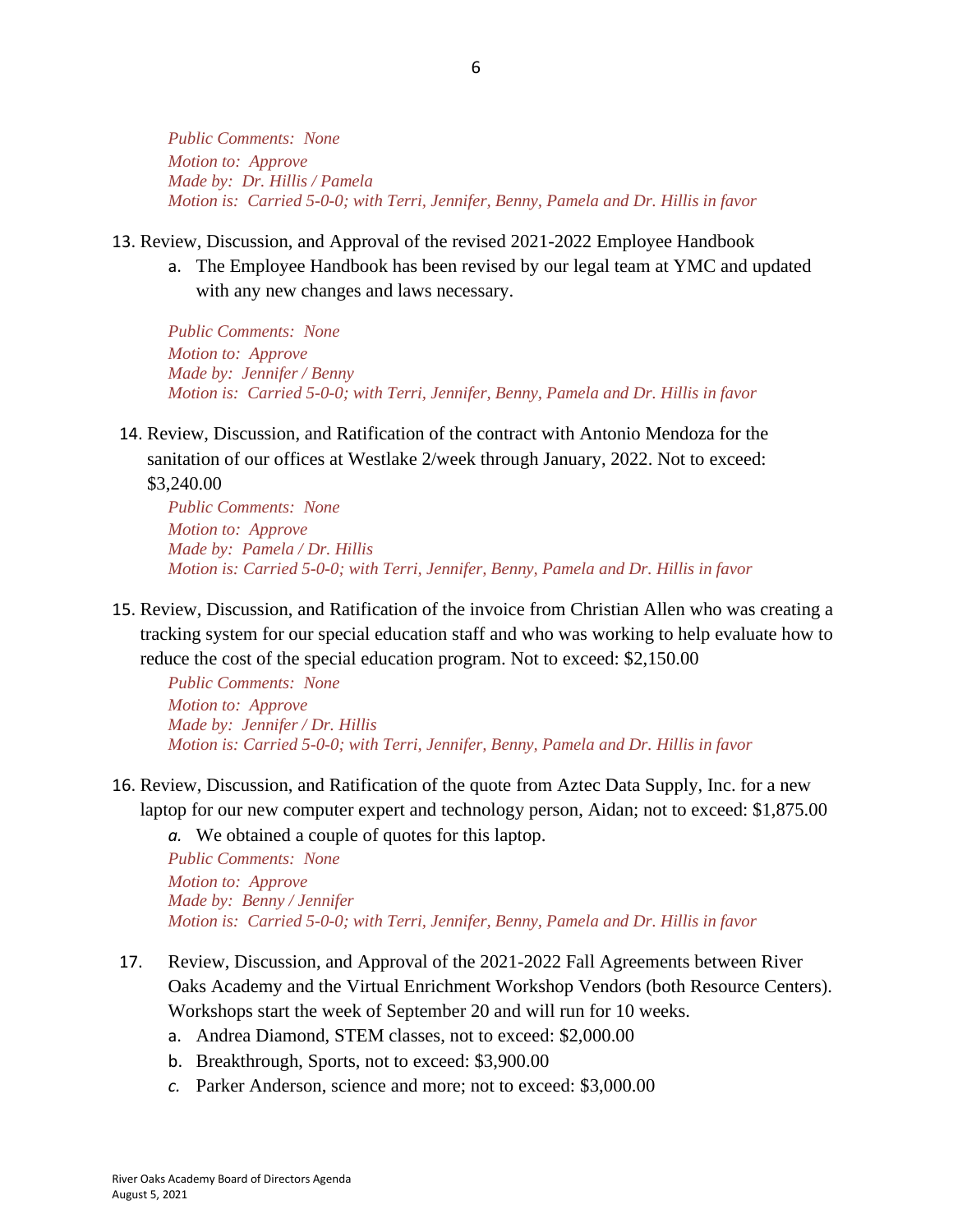- *d.* Human Nature Center, Meg Handler, science and art; not to exceed: \$26,250.00
- *e.* Ben Pfister; Physics through programming; not to exceed: \$16,170.00
- *f.* Michael Voogd, Martial Arts, not to exceed: \$3,000.00
- *g.* Marine Biology; not to exceed: \$3,825.00
- *h.* Wonderland; not to exceed: \$2,700.00

*Public Comments: None Motion to: Approve Made by: Pamela / Dr. Hillis Motion is: Carried 5-0-0; with Terri, Jennifer, Benny, Pamela and Dr. Hillis in favor* 

18. Review, Discussion, and Approval of the 2021-2022 Agreement with Polli Vlasic for Vision and Hearing Screenings, August 18, 2020 through May 31, 2021, not to exceed: \$800.00

*Public Comments: None Motion to: Approve Made by: Pamela / Dr. Hillis Motion is: Carried 5-0-0; with Terri, Jennifer, Benny, Pamela and Dr. Hillis in favor*

- 19. Review, Discussion, and Approval of the following policies:
	- *a.* Revised Independent Study Policy with AB130 required elements included. Reviewed and updated by YMC's attorney, Lisa Corr.
	- *b.* Tiered Re-Engagement Procedures Policy
	- *c.* Academic Probation Policy—reflecting AB130 definition of satisfactory educational progress

*Public Comments: None Motion to: Approve Made by: Dr. Hillis / Jennifer Motion is: Carried 5-0-0; with Terri, Jennifer, Benny, Pamela and Dr. Hillis in favor*

20. Review, Discussion, and Approval of the renewal invoice for our Edjoin Account (through San Joaquin County of Education) for our personnel needs; not to exceed: \$1,200.00

*Public Comments: None Motion to: Approve Made by: Jennifer / Pamela Motion is: Carried 5-0-0; with Terri, Jennifer, Benny, Pamela and Dr. Hillis in favor*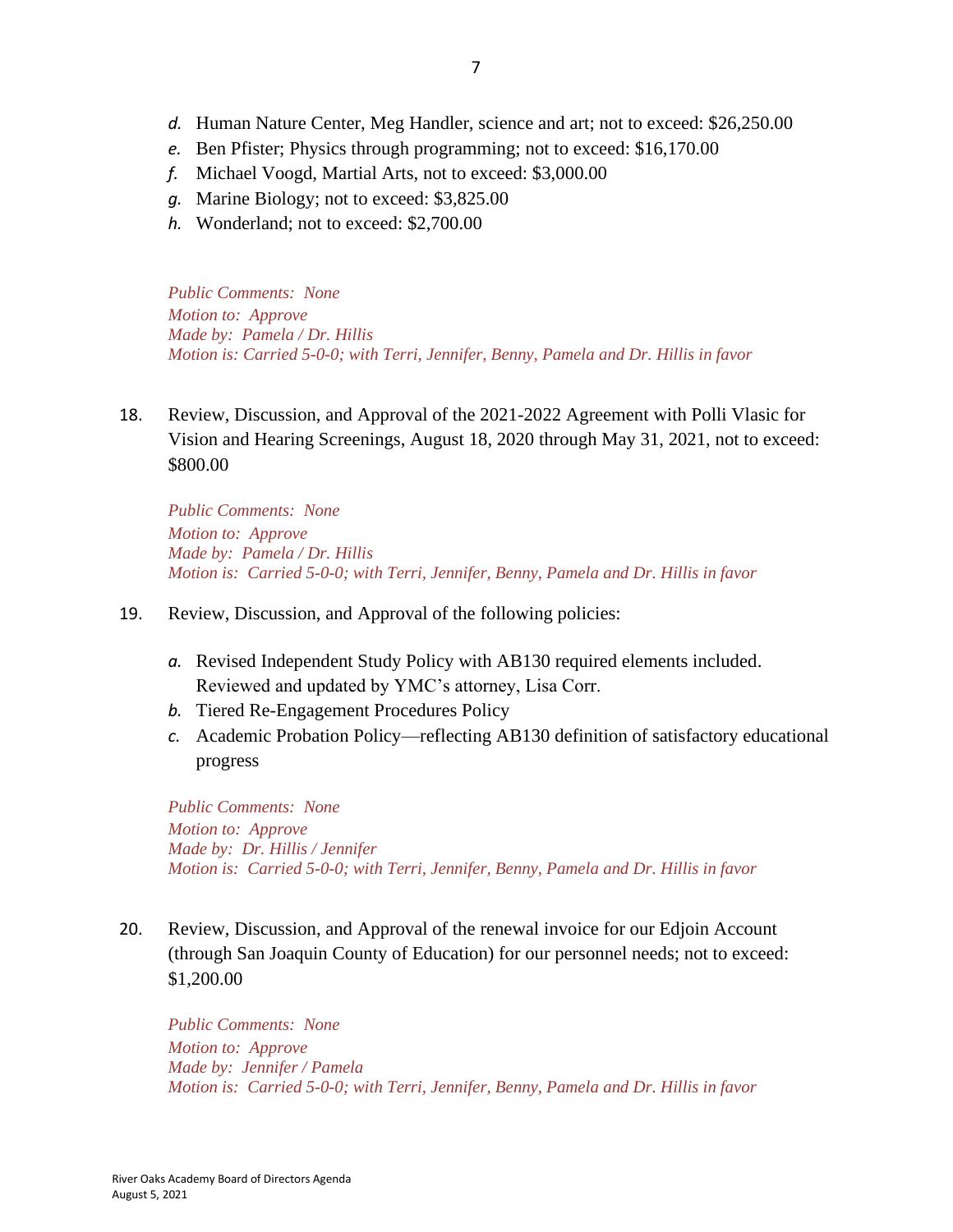21. Review, Discussion, and Approval of the renewal of the Securly application (start date 7/15/2021-7/14/2022) used to track and monitor our iPads; not to exceed: \$781.00

*Public Comments: None Motion to: Approve Made by: Dr. Hillis / Benny Motion is: Carried 5-0-0; with Terri, Jennifer, Benny, Pamela and Dr. Hillis in favor*

22. Review, Discussion, and Approval of the change of the start time of the regularly scheduled board meetings.

*Board agreed to change the start time of regularly scheduled Board Meetings to 6:00pm.*

*Public Comments: None Motion to: Approve Made by: Jennifer / Dr. Hillis Motion is: Carried 5-0-0; with Terri, Jennifer, Benny, Pamela and Dr. Hillis in favor*

#### **8. CLOSED SESSION**

During this meeting the Board may adjourn to Closed Session to review and consider the topics below:

The Chair of the Board will report on actions taken during closed session.

## **9. OPEN SESSION ACTION ITEMS**

None

*Public Comments: Motion to: Made by: Motion is:*

## **10. FUTURE AGENDA ITEM**

*These items are presented by the Board and are not subject to action at this meeting. These items may be added to a future meeting for action by the Board.*

### **11. ADJOURNMENT:** Time: *8:26pm*

**Future Dates**: VCOE Board Governance Training: October 14, 5:30-7:30 PM *VCOE Board Governance Training has been moved to September 22, 2021, 5:30-7:30 via Zoom*